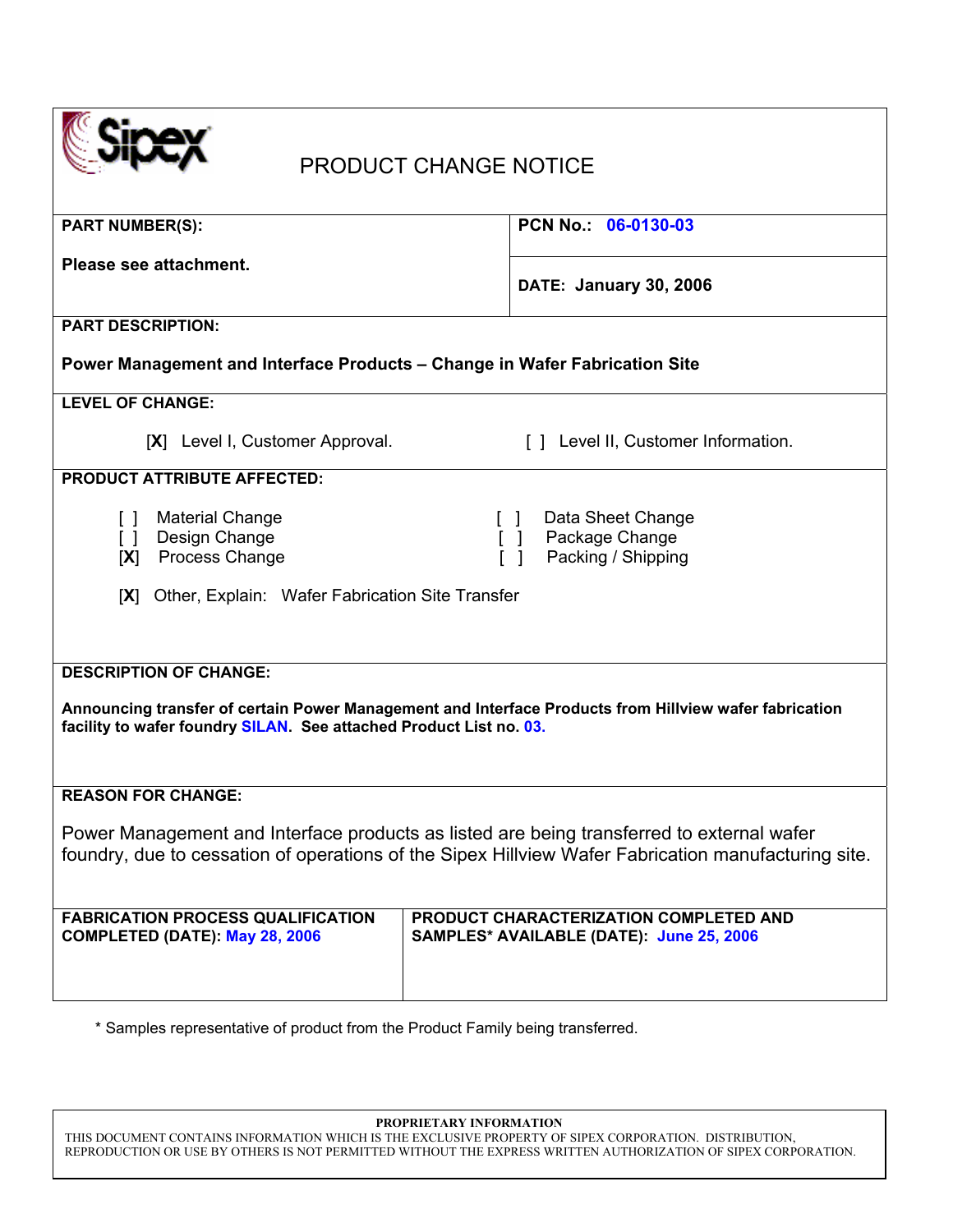

# PRODUCT CHANGE NOTICE

**EARLIEST DATE OF PRODUCTION SHIPMENTS: October 16, 2006** 

**EFFECTIVITY CHANGE DATE OR DATE CODE: Work week associated with earliest production shipment.** 

**[ ] STANDARD DISTRIBUTION [ X ] CUSTOM DISTRIBUTION** 

**PERSON TO CONTACT WITH QUESTIONS:** 

Fred Claussen

VP Quality Assurance and Reliability Sipex Corporation Phone Number: 408-935-7644 FAX NUMBER: 408-935-7678

### **PROPRIETARY INFORMATION**

THIS DOCUMENT CONTAINS INFORMATION WHICH IS THE EXCLUSIVE PROPERTY OF SIPEX CORPORATION. DISTRIBUTION, REPRODUCTION OR USE BY OTHERS IS NOT PERMITTED WITHOUT THE EXPRESS WRITTEN AUTHORIZATION OF SIPEX CORPORATION.